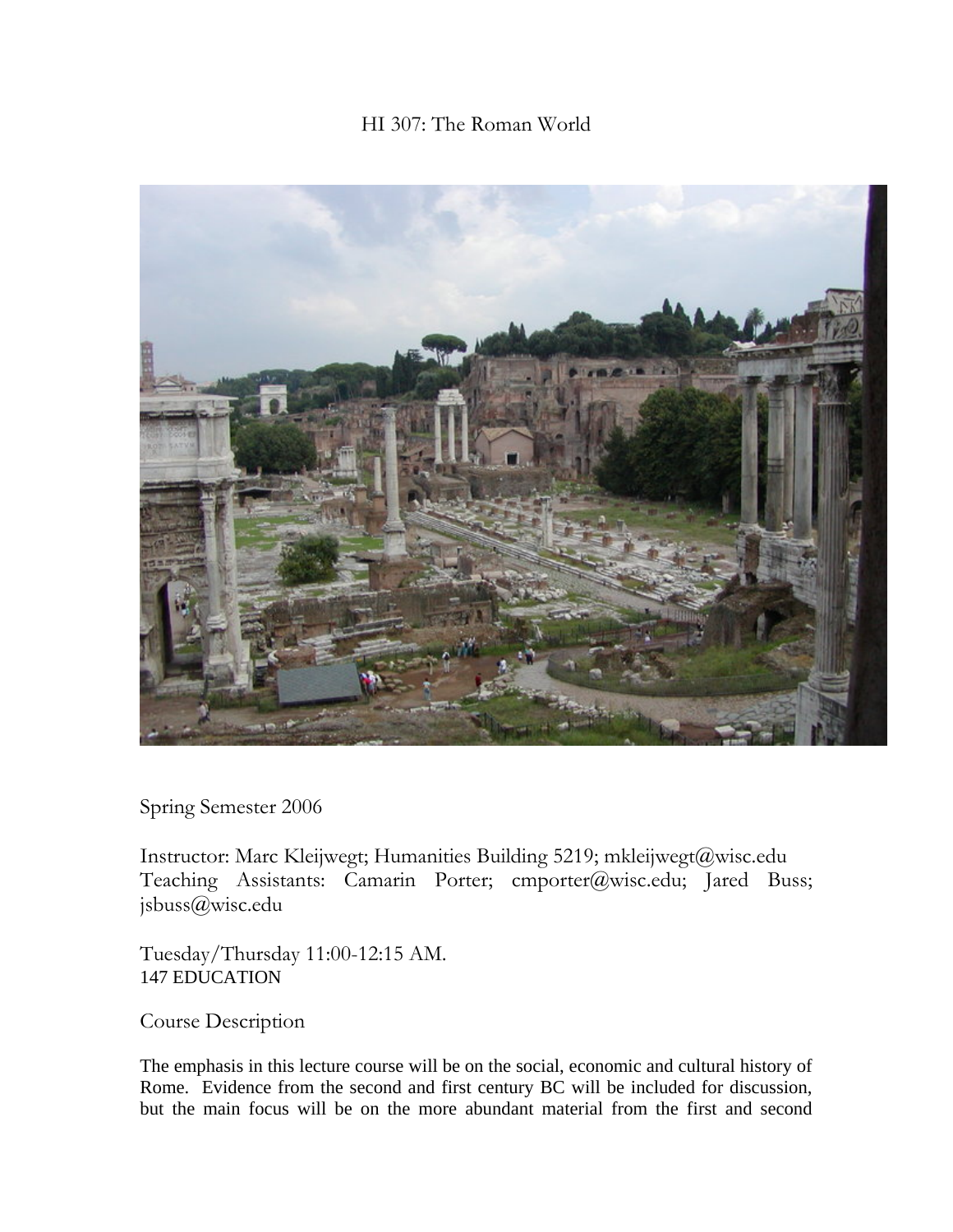century AD, the period known as the Principate. The first part of the course – week 1 to 8 – will focus on the social and economic structures of the Roman world. The second part – week 9 to 15 – will focus on the people inhabiting the Roman Empire, their social behavior and codes, and their cultural tastes. Weekly reading requirements are compulsory and must be completed before the Tuesday Class. For the discussion sections additional readings will be required, consisting either of primary sources in translation or the opinions and arguments of modern scholars.

#### **Primary sources** (in translation):

Jo-Ann Shelton, *As The Romans Did: A Sourcebook in Roman Social History*, New York: Oxford University Press 1998 (pb.). ISBN 019508974x.

### **Secondary Literature**:

Peter Garnsey/Richard Saller, *The Roman Empire: Economy, Society and Culture*, Cambridge: Cambridge University Press 1987 (pb.). ISBN 0520060679.

### **Attendance, Exams and Grades**

Attendance at all classes is mandatory. There will be two midterm exams and one final exam. The midterm exams will be sit-in exams and will be held on the Thursday in the week for which they are programmed. They will count for 40% towards your final grade; the final exam will count for 50%. The remaining 10% is based on regular attendance, class discussion and general participation.

## **IMPORTANT DATES:**

**Midterm 1: 2/16. Midterm 2: 4/13. Final exam: 5/12.**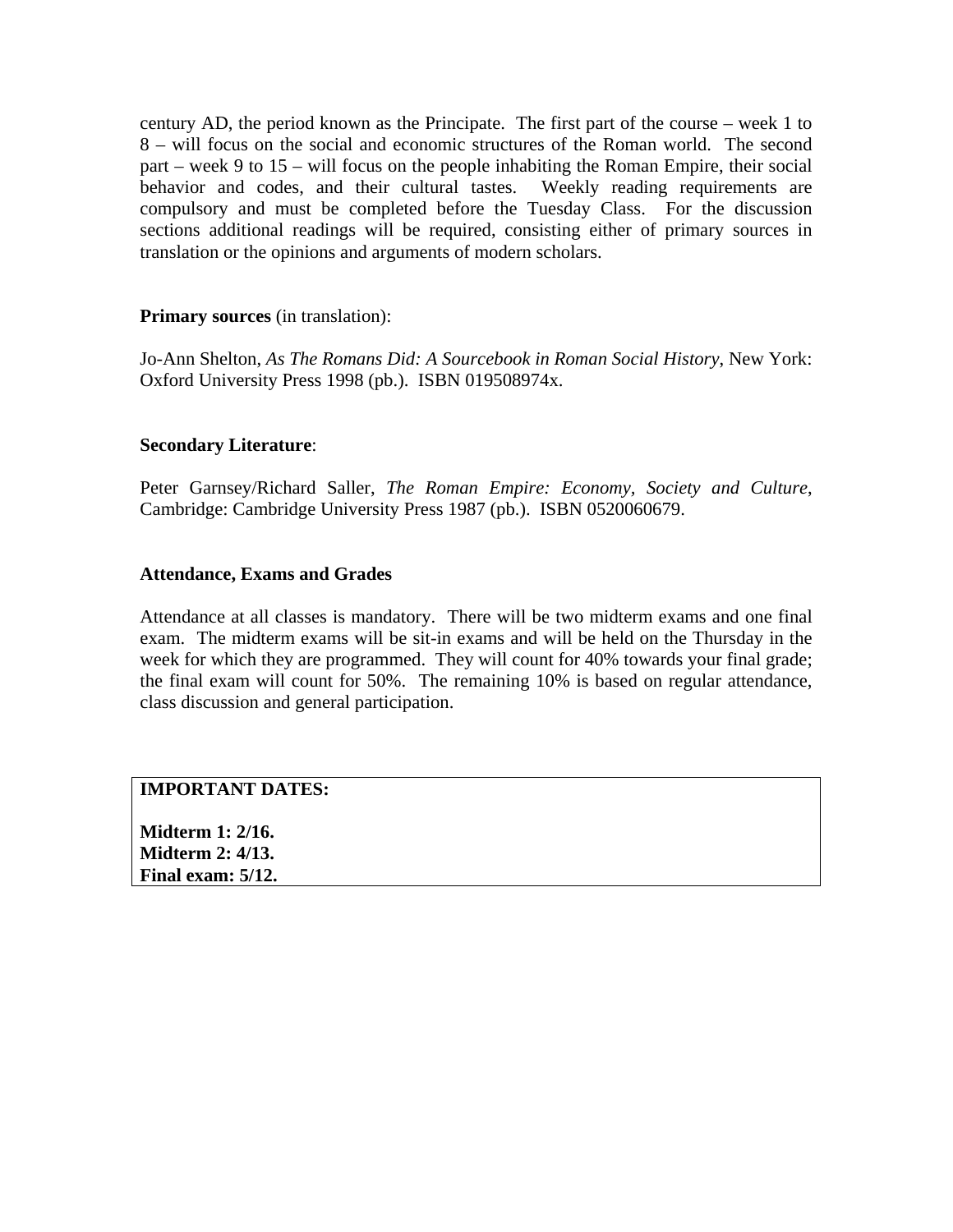Week 1: Introduction. 1/17 and 1/19

Week 2: Empire and Emperor. 1/24 and 1/26

Readings: Garnsey/Saller pp. 5-43.

Readings for Section: Andrew Wallace-Hadrill, '*Civilis Princeps*: Between Citizen and King', *Journal of Roman Studies* 72 (1982) 32-48. This article is available for downloading through JSTOR. Click on the link in MadCat.

Week 3: Taxes and Trade. 1/31 and 2/2

Readings: Garnsey/Saller pp. 43-63.

Readings for Section: Keith Hopkins, 'Taxes and Trade in the Roman Empire', *Journal of Roman Studies* 70 (1980), 101-25. This article is available for downloading through JSTOR. Click on the link in MadCat.

Week 4: The Economy of the Roman Empire. 2/7 and 2/9

Readings: Garnsey/Saller pp. 64-107; Shelton, nrs. 169-172; 185-191.

Readings for Section: Peter Temin, 'A Market Economy in the Early Roman Empire', *Journal of Roman Studies* 91 (2001), 169-181. This article is available for downloading through JSTOR. Click on the link in MadCat.

Week 5: Work. 2/14 and 2/16

Readings for Section: Shelton nrs. 163-164; 168.

**First midterm exam**.

**2/16**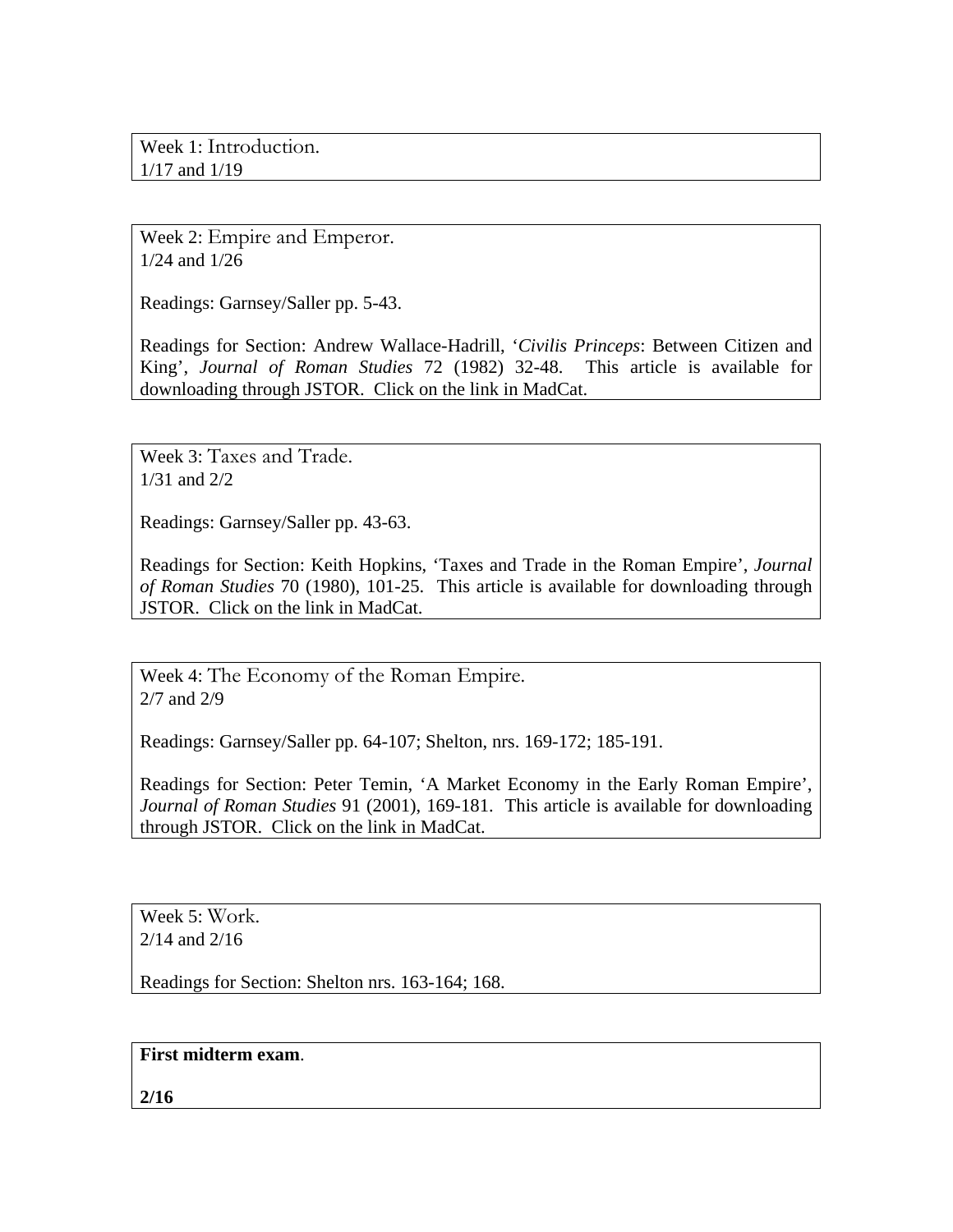Week 6: Social Hierarchy and Social Mobility. 2/21 and 2/23

Readings: Garnsey/Saller pp. 107-126.

Readings for Section: Keith Hopkins, 'Elite mobility in the Roman empire', *Past & Present* 32 (1965), 12-26. This article is downloadable through JSTOR. Click on the link in MadCat.

Week 7: Patronage and Friendship. 2/28 and 3/2

Readings: Garnsey/Saller pp. 148-163.

Readings for Section: Shelton, pp. 11-16; Richard P. Saller, 'Promotion and Patronage in Equestrian Careers', *Journal of Roman Studies* 70 (1980), 44-63. This article is downloadable through JSTOR. Click on the link in MadCat.

Week 8: Worship. 3/7 and 3/9

Readings: Garnsey/Saller pp. 163-78.

Readings for Section: Shelton nrs. 405; 408-9; 414; 420; 421-425; 430; 435-437.

Week 9: Becoming Roman. 3/21 and 3/23

Readings: pp. Garnsey/Saller pp. 178-196.

Readings for Section: A. N. Sherwin-White, 'The *Tabula Banasa* and the *Constitutio Antoniniana*', *Journal of Roman Studies* 63 (1973), 86-98. This article is downloadable through JSTOR. Click on the link in MadCat. An English translation of the Latin text will be provided.

Week 10: Resistance and Revolt 3/28 and 3/30

Readings: Jane Webster, '*Interpretatio*: Roman word power and the Celtic Gods',